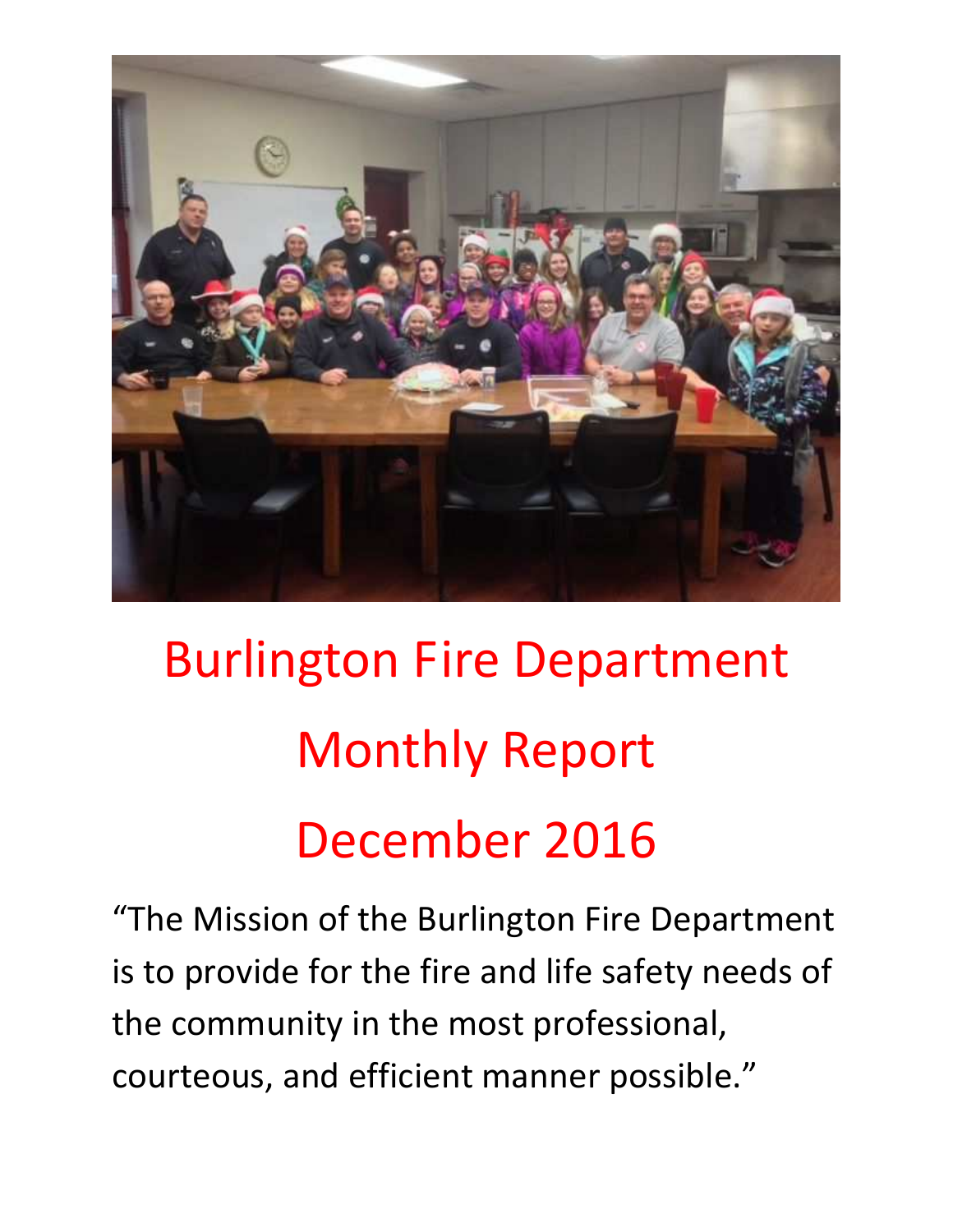#### **Operations**

We had 406 calls for service in December, including 289 within the city limits of Burlington. We had 11 building fires including several homes and 2 outbuildings. Of the 8 home fires, 4 were owner-occupied and 4 were rental units. All of the owner-occupied homes had working smoke alarms while none of the rentals had the proper working smoke alarms. Two of the rentals did not have valid rental permits.

We received a grant from Archer Daniel Midlands (ADM) Cares for \$1400. This money was used to buy two battery powered tool kits, one for each first out engine. We use these tools frequently on fire and other emergency scenes. We are now able to operate these tools as well as our hydraulic rescue tools with the same batteries.

For the 2016 calendar year, the Fire Department responded to 4882 calls for service, a record number (an increase of 88% in less than 20 years when compared to the 2,594 calls in 1997). These calls do not include any public appearances, public education, smoke alarm installations, training, pre-planning, inspections, or any other routine activities of the Fire Department.

#### **Fire Prevention**

December was a very busy month for the Fire Marshal with several active fire investigations, adoption of the 2015 International Fire Code, and year end reporting for the State of Iowa. All 4,882 calls result in reports that need to be quality checked and the data transmitted to the state. FM Crooks also assisted Iowa State Fire Marshal's Office with the inspection of Burlington Care Center. Crews installed 34 smoke alarms and 3 carbon monoxide alarms in December.

### **Training**

 A wide variety of training was held in December including classroom, webinar, and online training. Jim Steffen, paramedic instructor from Southeastern Community College, presented a 2-hour course on all three shifts covering the physiology and treatment of shock.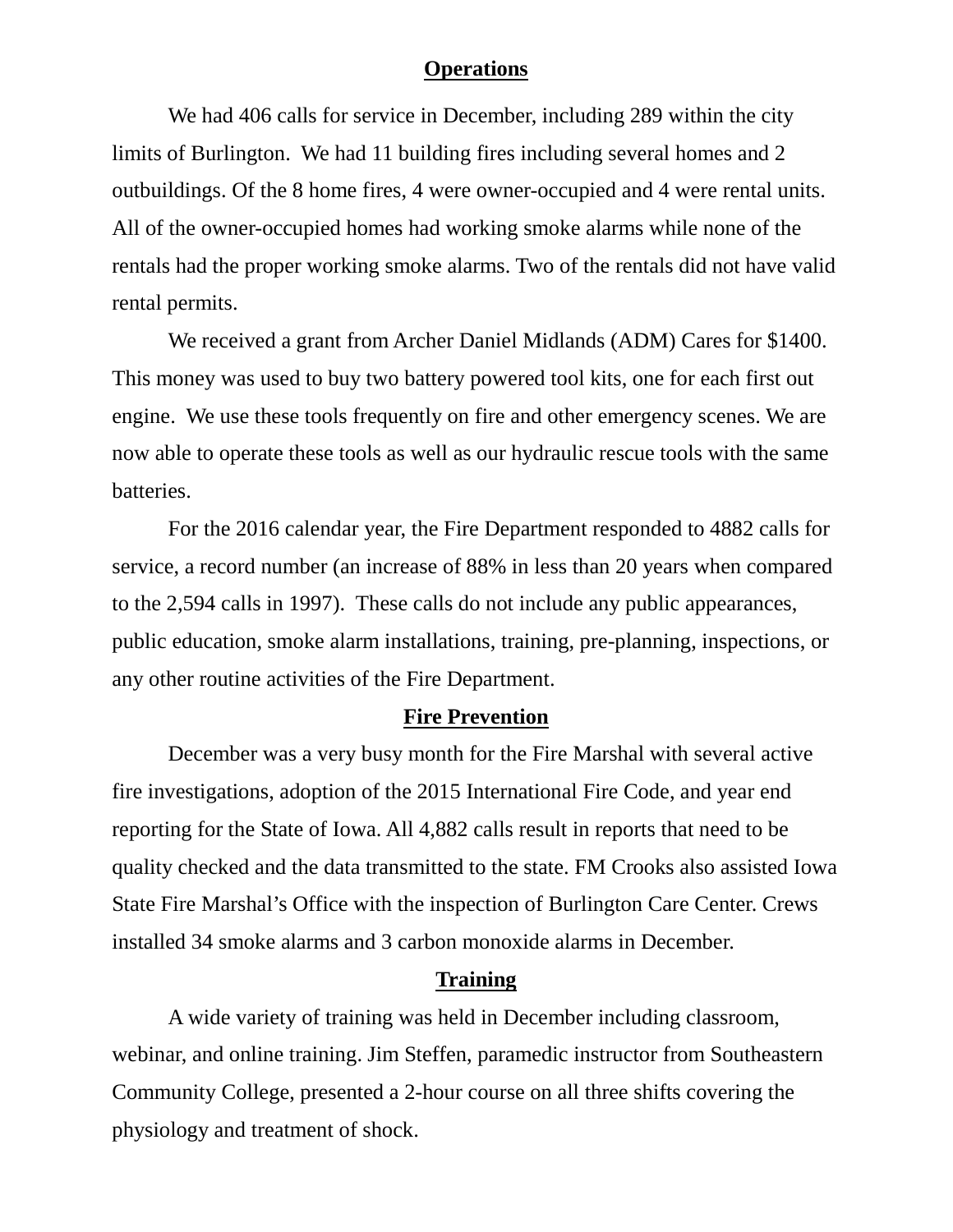# **Administrative Summary – December 2016**

| <b>Assignments</b>                             |               |     |  |  |
|------------------------------------------------|---------------|-----|--|--|
| <b>Completions (December 1-31)</b>             |               |     |  |  |
| Users with completions:                        | 37            | 86% |  |  |
| Total completions:                             | 278           |     |  |  |
| <b>Overdue Assignments (as of December 31)</b> |               |     |  |  |
| Users with assignment(s) that are overdue:     | $22^{\circ}$  | 51% |  |  |
| Total overdue assignments:                     | 62            |     |  |  |
| No Assignments (as of December 31)             |               |     |  |  |
| Users with no assignments:                     | $\mathcal{P}$ | 5%  |  |  |

| <b>Users</b>                                             |    |     |
|----------------------------------------------------------|----|-----|
| Log-ins (December 1-31)                                  |    |     |
| Users who have logged in:                                | 35 | 81% |
| <b>Credentials</b>                                       |    |     |
| Users with credentials expiring next month<br>(January): | 0  | 0%  |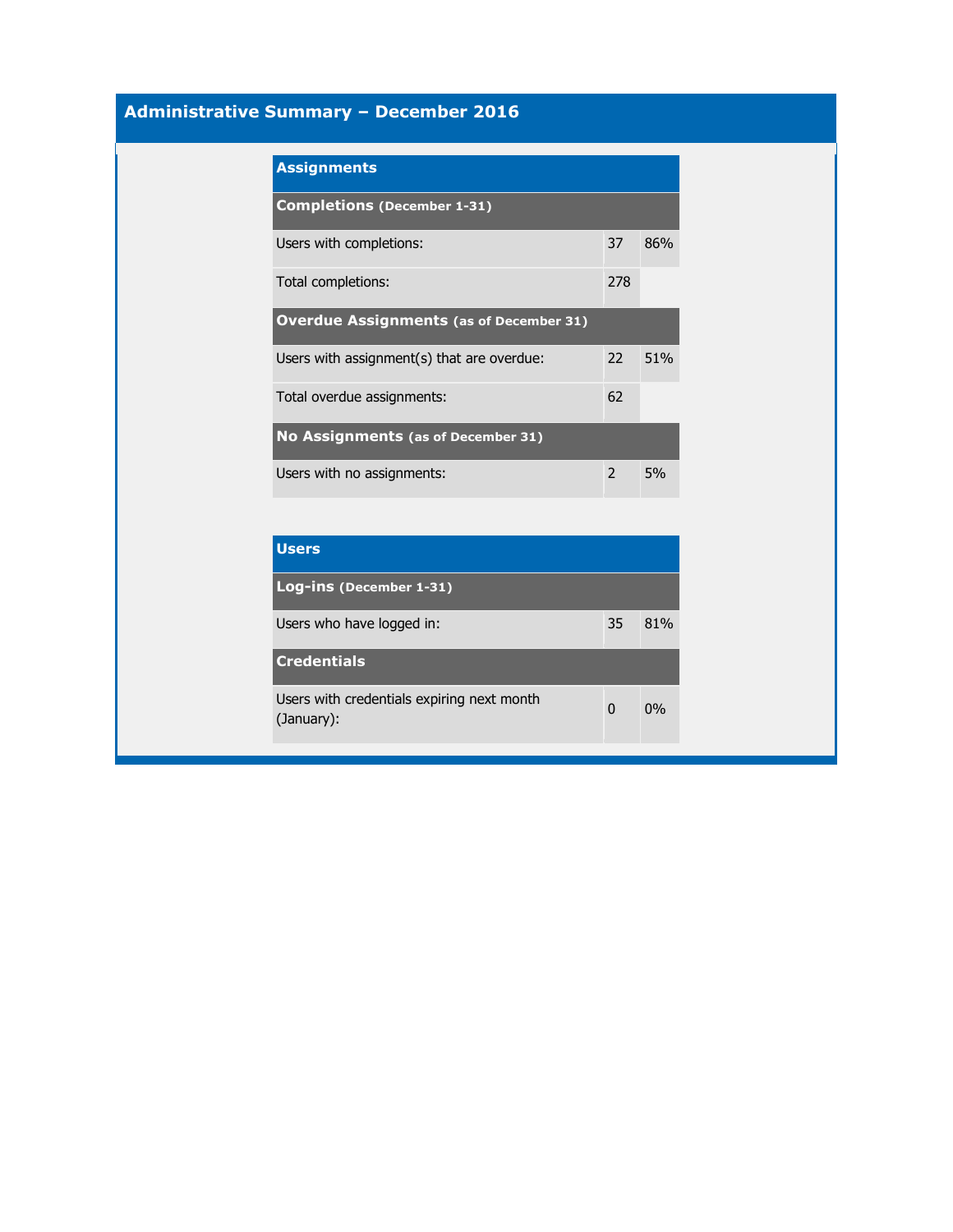# **Other Activities**

- Crews assisted the Marine Corps League with the Toys for Tots set-up and tear down at Memorial Auditorium.
- Deputy Chief Ryan assisted the Ottumwa Fire Department with a promotional assessment center.
- Chief Trexel attended the Joint Safety Committee meeting and the E911 Board meeting.
- Chief Trexel attended the Primary Stroke Center Re-certification for GRMC as a member of the Stroke Task Force.
- Shift 3 members attended a training drill in West Burlington on active shooter response.

Respectfully Submitted,

Matt Trexel

Fire Chief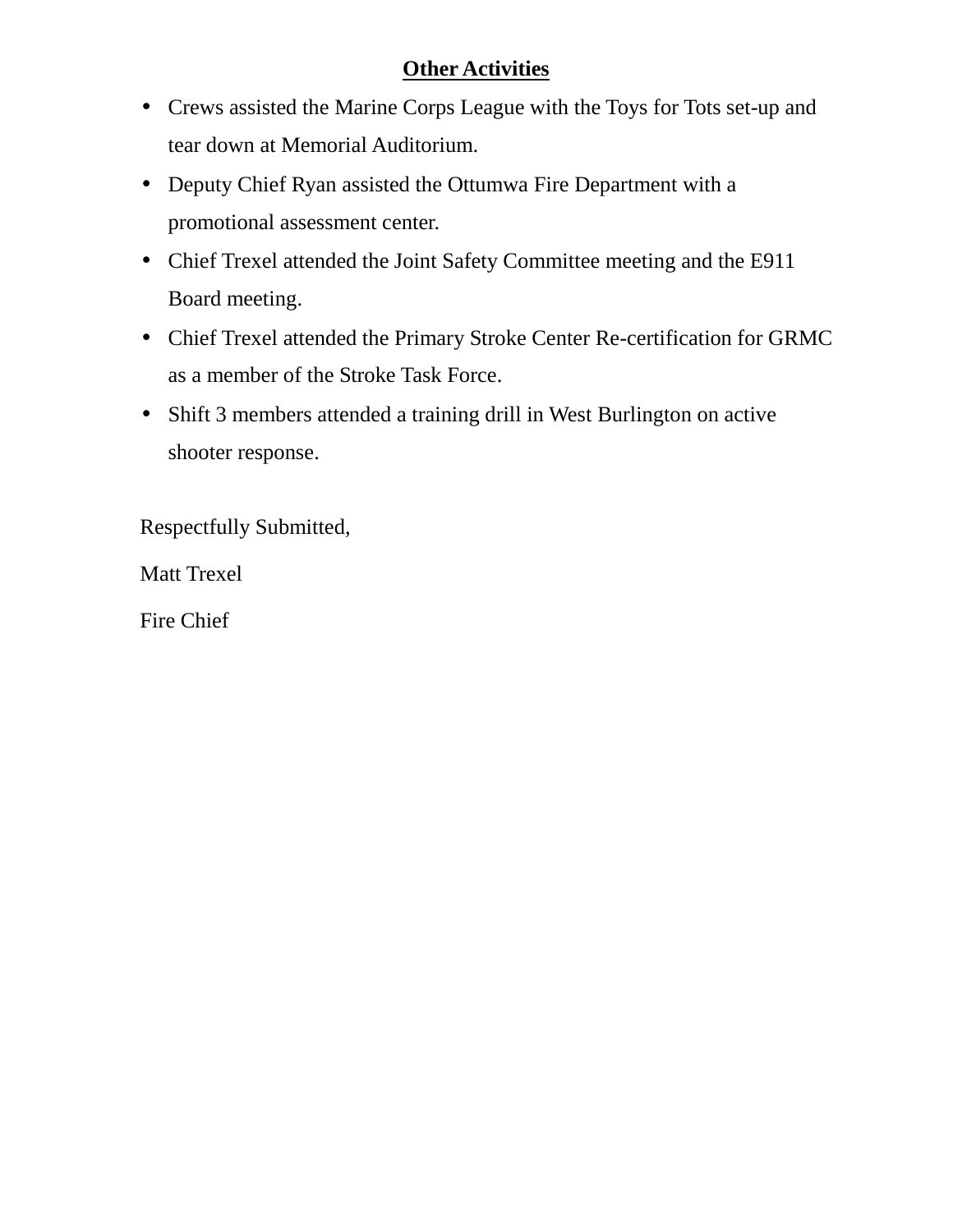**Incident Type Report December 2016** 



## **Responses By District December 2016**

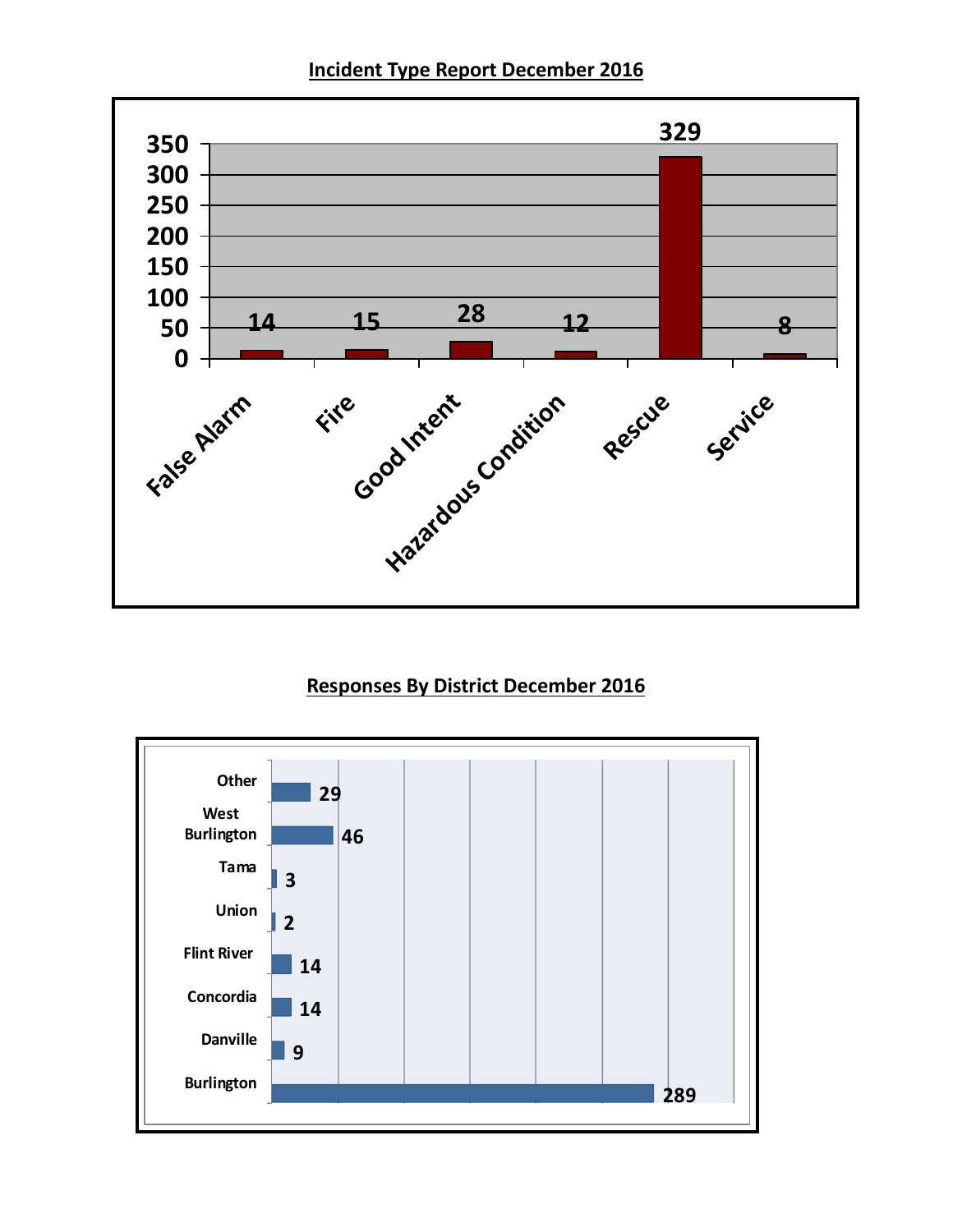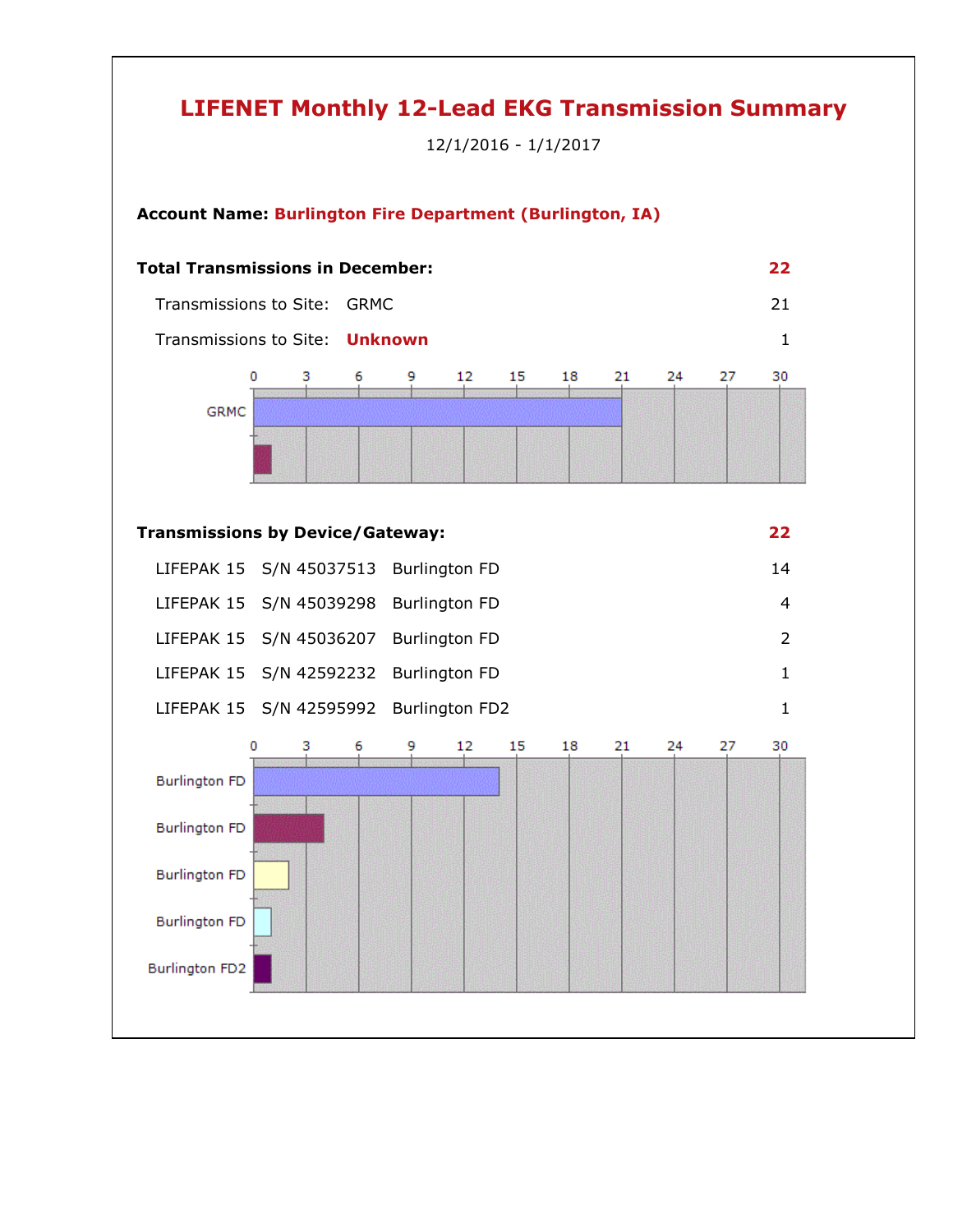#### **Report Date Range: 12/01/2016 to 12/31/2016**

| <b>Treatment</b>                             | <b>Unit751</b>          | <b>Unit752</b>          | Unit753                 | <b>Unit755</b>          | <b>Total</b>            |
|----------------------------------------------|-------------------------|-------------------------|-------------------------|-------------------------|-------------------------|
| 12 Lead EKG                                  | 20                      | $\mathbf{1}$            | $\boldsymbol{2}$        | 6                       | 29                      |
| <b>AED</b>                                   | $\mathbf{1}$            | $\mathbf{1}$            |                         |                         | $\overline{2}$          |
| <b>Bandage</b>                               | $\overline{\mathbf{4}}$ | $\mathbf{1}$            |                         | 6                       | 11                      |
| <b>Cardioversion / Defibrillation</b>        | $\mathbf{1}$            |                         |                         |                         | $\mathbf{1}$            |
| <b>Contacted Medical Control</b>             | 11                      |                         |                         |                         | 11                      |
| <b>CPAP</b>                                  | $\mathbf{1}$            | $\mathbf{1}$            | $\mathbf{1}$            |                         | $\overline{3}$          |
| <b>CPR</b>                                   | $\overline{2}$          | $\overline{2}$          |                         | $\mathbf{1}$            | $\overline{5}$          |
| <b>Dual Lumen Airway (King or Combitube)</b> | $\mathbf{1}$            | $\mathbf{1}$            |                         |                         | $\overline{2}$          |
| ECG (4 Lead)                                 | 66                      | 11                      | 10                      | 35                      | 122                     |
| <b>ETCO2</b> monitoring                      | 10                      | $\overline{\mathbf{4}}$ |                         | 5                       | 19                      |
| <b>Field Termination</b>                     | $\mathbf{1}$            |                         |                         |                         | $\mathbf{1}$            |
| <b>Intubation</b>                            | $\mathbf{1}$            |                         |                         |                         | $\mathbf{1}$            |
| <b>IO</b>                                    | $\overline{2}$          | $\mathbf{1}$            |                         |                         | $\overline{3}$          |
| IV                                           | 86                      | 17                      | 12                      | 42                      | 157                     |
| <b>Medication Administration</b>             | 69                      | 15                      | 5                       | 41                      | 130                     |
| <b>Nebulizer</b>                             | $\overline{3}$          |                         |                         | $\overline{\mathbf{3}}$ | 6                       |
| <b>Oxygen Adminis</b>                        | 41                      | $\overline{7}$          | $\overline{\mathbf{4}}$ | 17                      | 69                      |
| <b>Spinal Immobilization</b>                 | 8                       | $\mathbf{1}$            | $\overline{\mathbf{4}}$ | 11                      | 24                      |
| <b>Splint</b>                                | $\overline{\mathbf{3}}$ |                         |                         | $\overline{2}$          | 5                       |
| <b>Suction</b>                               |                         |                         |                         | $\mathbf{1}$            | $\mathbf{1}$            |
| <b>Thermal Treatments</b>                    | $\overline{\mathbf{3}}$ | $\mathbf{1}$            |                         |                         | $\overline{\mathbf{4}}$ |
| <b>Ventilation</b>                           | $\mathbf{1}$            | $\mathbf{1}$            |                         |                         | $\boldsymbol{2}$        |